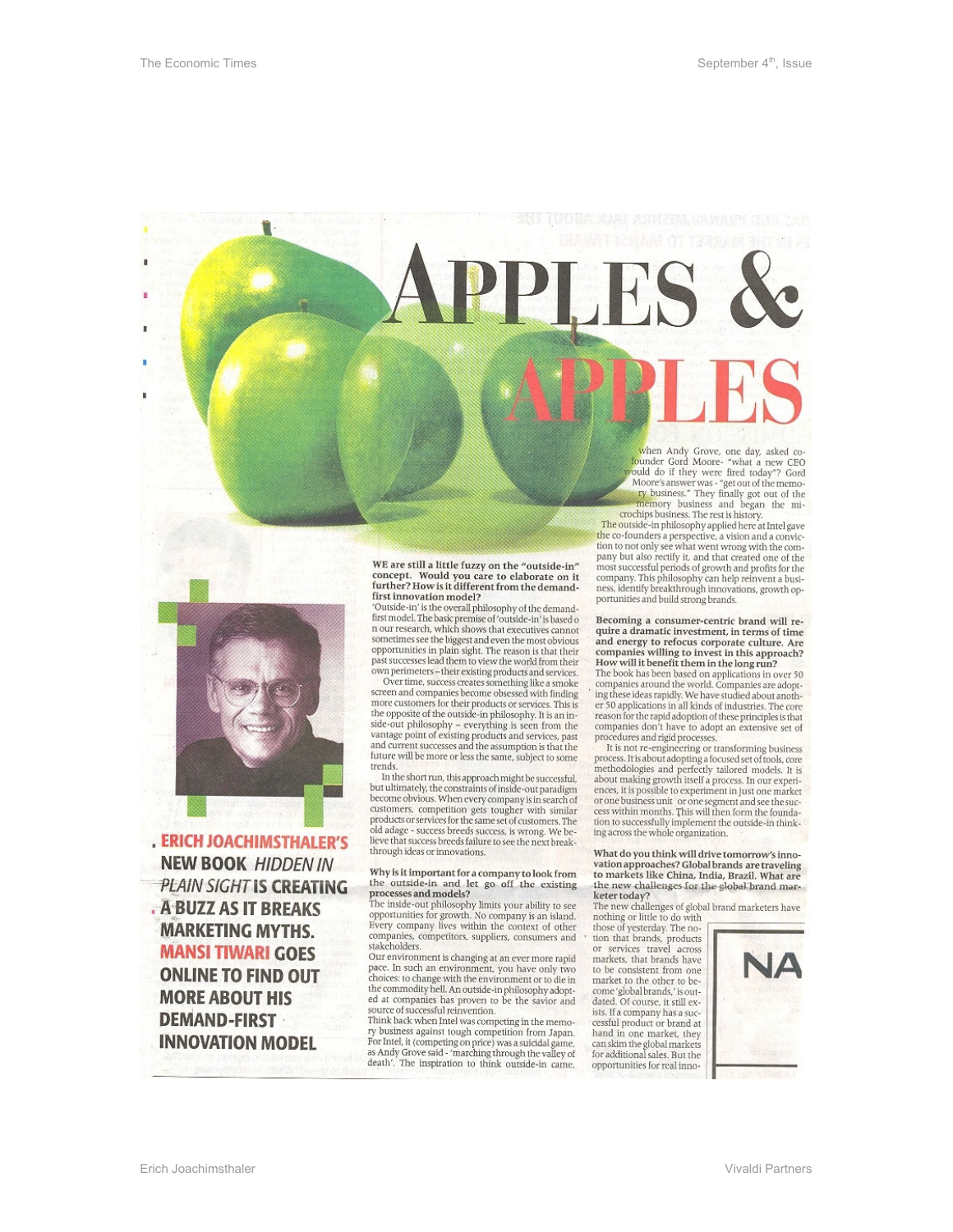*The Economic Times has ran the following 4-column interview with Erich in their September 4th issue.* 

## "*Erich Joachimsthaler's new book Hidden in Plain Sight is creating a buzz as it breaks marketing myths*"

### **We are still a little fuzzy on the concept of the "outside". Would you care to elaborate on it further? How is it different from the demand-first innovation model?**

Outside-in is the overall philosophy of the demand-first model. The basic promise of outside-in is based on our research that shows that executives can not see the biggest and sometimes most obvious opportunities in plain sight. The reason is that their own successes of the past lead them to view the world from their own perimeters – their existing products and services. Over time, success creates something like a smoke screen and companies become obsessed with finding more customers for their products or services. This is the opposite of the outside-in philosophy. It is an inside-out philosophy – everything is seen from the vantage point of existing products and services, past and current successes and the assumption is that the future will be more or less the same, subject to some trends, perhaps. For a time, this search of customers for a product can be successful. But ultimately, the problems of this inside-out paradigm become obvious and limiting. Everyone else also has a product or services in search of customers. Companies compete ever more intensively with similar products or services for the same set of customers. The old adage of success breeds success is wrong. We believe that success breeds failure to see the next breakthrough ideas or innovations.

#### **Why is it important for a company to look from the outside in and let go of the existing process and models?**

It is important because the alternative to outside-in, namely the inside-out philosophy limits your ability to see opportunities for growth. It is important for every company because no company is an island. Every company lives within the context of other companies, competitors, suppliers, consumers and stakeholders. Our environment is changing at an ever more rapid pace. In such an environment, you have only two choices: to change with the environment or to die in commodity hell.

An outside-in philosophy adopted at companies has proven the savior and source of successful reinvention. Think back when Intel was competing in the memory business against tough competition from Japan. For Intel, it was a suicidal game, competing on price in what Andy Grove called: marching through the valley of death. One day, the inspiration for thinking about Intel from the outside-in came when Andy Grove asked the co-founder of Intel Gord Moore what a new CEO would do if they were fired today. The answer by Gord Moore was: to get out of the memory business. So, Andy Grove suggested to his colleague to walk out to the parking lot, to fire themselves, and look at Intel from the outside-in and do what a new CEO would do. They walked out and came back, they got out of the memory business and began the microchips business. The rest is history.

The outside-in philosophy applied here at Intel gave the co-founders the perspective, vision and conviction to not only see but also do what saved the company, and that created one of the most successful periods of growth and profits for the company. The outside-in philosophy can help reinvent a business, identify breakthrough innovation and growth opportunities, or build strong brands.

**The switch to become much more consumer-centric brand will require a dramatic investment in terms of time and energy to refocus corporate culture. Will companies be willing to invest in this approach? How is it going to benefit them in the long run?**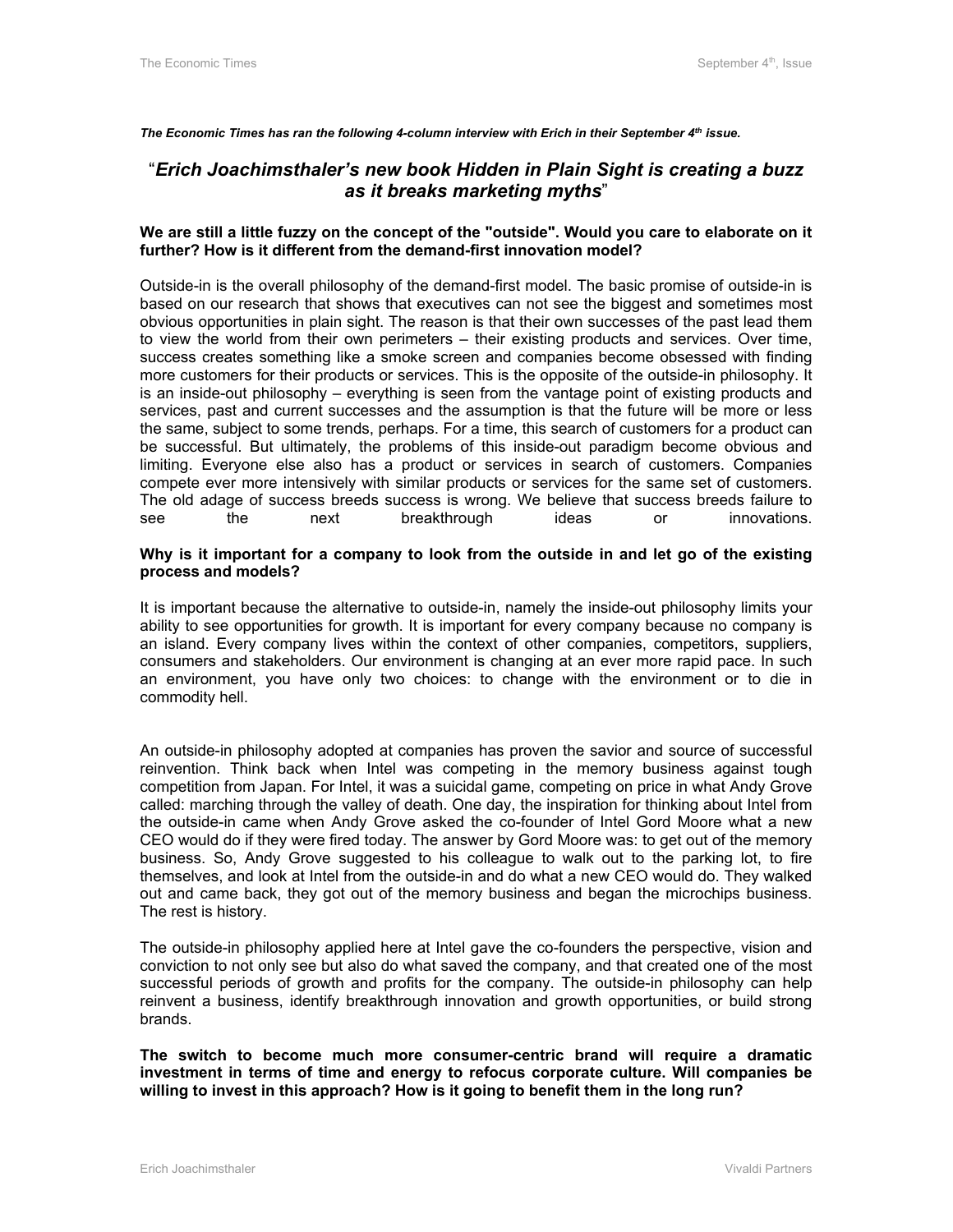The book has been based on applications in over 50 companies around the world. Companies are adopting these ideas rapidly. We have studied about another 50 applications in all kinds of industry. The core reasons for the rapid adoption of these principles have to do with the fact that companies don't have to adopt an extensive set of procedures and rigid processes. This is not reengineering or business process transformation. This is about adopting a focused set of tools, core methodologies and perfectly tailored models, it is about making growth itself a process. In our experiences, it is possible to experiment in just one market or one business unit or one segment and see the success within months. This can then form the foundation to successfully implement outside-in thinking across the whole organization

#### **What do you think will drive tomorrow's innovation approaches? Global brands have begun traveling to less developed markets like China, India, Brazil in the past few years. What are the new challenges for the global brand marketer today?**

The new challenges of global brand marketers have nothing or little to do with those of yesterday. The notion that brands, products or services travel across markets, the notion that brands have to be consistent from one market to the other, to become "global brands" in some cases which you allude to in your question is outdated. Of course, it still exists. If a company has a successful product or brand at hand in one market, they can skim the global markets for additional sales. But the opportunities for real innovation and dramatic growth can not be achieved this way. We have got to rethink how we think about global markets altogether. From the outside-in perspective, there are no domestic markets versus global markets. The dichotomy is an artificial one and belongs to the tool box of marketers stuck in the 1980s and those years are over just like the Reagan presidency in the U.S.

The challenges of global marketers today have to do with developing customers and markets, not targeting them or rolling out products or services into developing markets. Customers don't want to be targeted. They are not standing on a marketers' shooting range. In particular, consumers in China, India or Brazil don't wait to be graced by products or services from other markets any longer like they did in the past.

Today, whether you live in New York City, Chennai, Singapore or Frankfurt, we all live in a Times Square-like world where most consumers give a damn about marketers' messages and promises, where products that one does not need exist in abundance and were media and channels have proliferated. And most importantly, those people walking on Times Square or anywhere around the world are smarter than ever, and they are self-reliant and prefer to inform themselves. They don't rely on marketers telling them what they need.

In this world, building strong brands, achieving innovation and growth depends on deeply understanding the ecosystem of demand of a market and then applying the reframing tools as I have outlined in the book. It is about rethinking business from the outside-in, from the unbiased and untainted perspective to the consumers' everyday life – how consumers live, work and play in the 1,440 minutes they live from midnight to midnight. From this vantage point, the opportunities for innovation and growth are not only abundant, they also can happen anywhere in the world – anywhere in our life. I dislike your characterization of developed markets versus developing markets here, it serves no useful purpose. That dichotomy also should be retired.

### **How has the term "marketing" changed intrinsically over the years? What do you think has been a watershed in changing consumer behavior in recent years?**

The most important aspect of consumer behaviour that has changed is the consumer itself and the speed in which the context changes in which a consumer lives. I have just discussed the selfreliant and smart consumer everywhere around the world. I strongly believe that this is the most important consumer trend. Nearly everything follows from here: the difficulty to predict new product success, the relative ineffectiveness of communications and messaging, the high costs of building strong brands.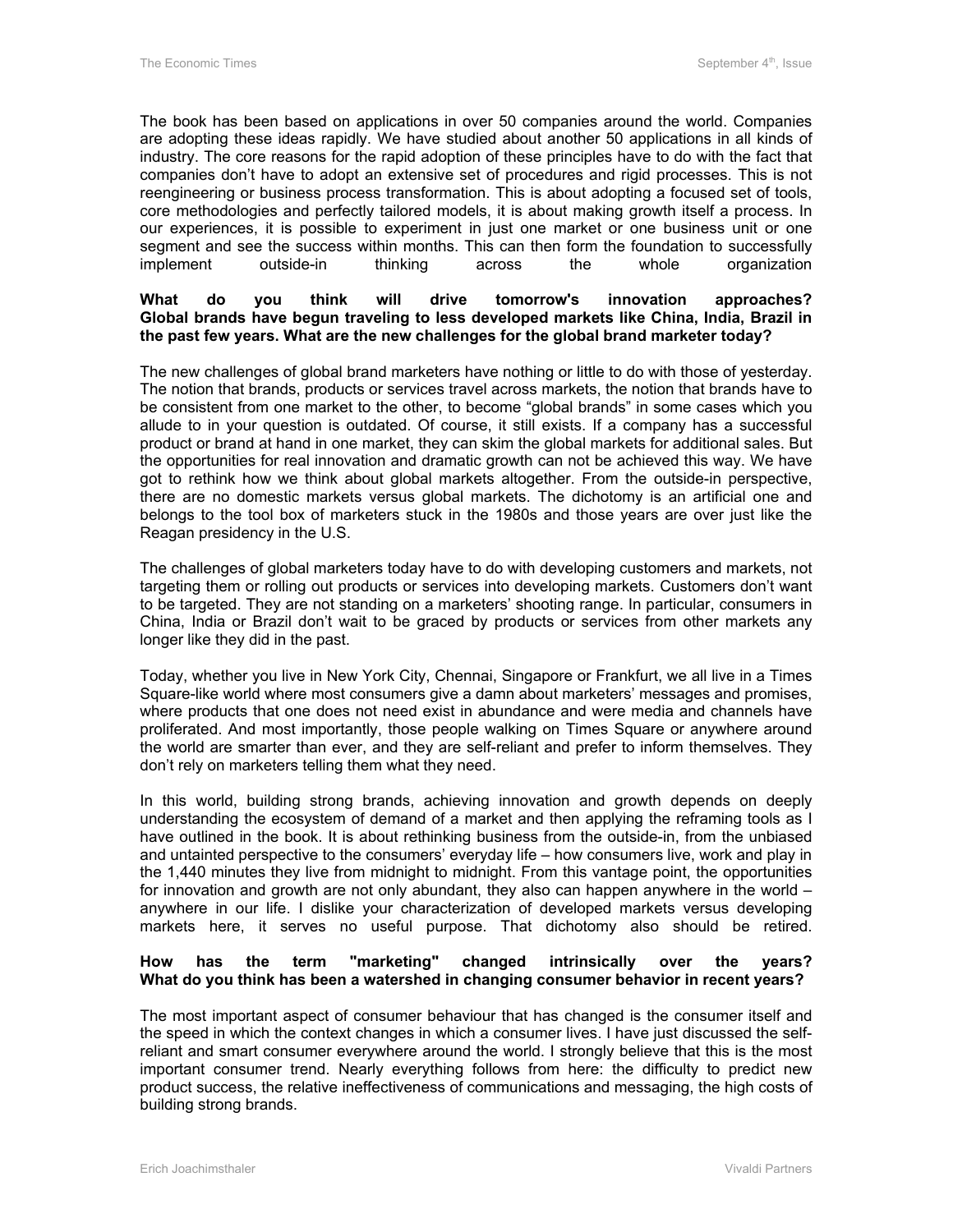Another major trend has to do with the changing context in which we live. In the book, I describe an entirely new way of understanding consumers, what I call: capturing the ecosystem of demand. This involves understanding the behaviors and episodes of a consumer's life first, deeply understanding the context of our daily activities, before we study demographic or psychographic differences among consumers.

We, as marketers, face challenges of gargantuan proportions. We have to replace the needfulfillment paradigm of business that has served us so well for over 50 years. This simplistic paradigm suggests that marketing and business is about "Find a need and then fulfill it!". This need-fulfillment paradigm has outlived its usefulness. We have to replace this paradigm by the new notion of capturing the ecosystem of demand paradigm.

If you adopt the ideas of the ecosystem of demand paradigm, you will see that marketing altogether changes. For example, niching is then the new market strategy; intensive strategies win over extensive strategies, focus on similarities in behavior rather than differences in demographics or psychographics and segments. Innovation is no longer technology- or productdriven, marketing is not about communication about connection and engagement, it is not about mind share or share of wallet but about share of the 1,440 minutes we all live from midnight to midnight; It's about share of life. Also, as I described in the book, the very model of building strong brands is changing and of communicating with consumers is flipped upside down.

#### **Companies are spending billions of dollars on researching consumers. Do you think, that in an environment where change is constant, the money is well-spent?**

Yes, there is no alternative. Unless marketers will want to compete on the suicidal strategies of an ever improved feature set or downward spirals of low prices. There is only doom on the horizon for companies pursuing these strategies.

If you accept that consumers are smart and ever more sophisticated, you also have to accept that millions or even billions of consumers are together more ingenious and can be more inventive about your opportunities for innovation and growth than the few or even hundreds or R&D managers or engineers tucked away in the company's laboratory.

The models described in my book show how you can harness this ingenuity of people without being "customer-driven." Customer-driven, even though it sounds so nice and politically correct, is another totally illogical concept of the past. At our company Vivaldi Partners, we trust in an insight of Henry Ford, who once said: "If I had asked customers what they wanted, they would have told me they wanted a faster horse". This is why our dominant paradigm is to capture the ecosystem of demand using very innovative discovery or research procedures like the Day Reconstruction Method, a tool to re-instantiate in memory episodes of the previous day or an important event in a customers' life. Through this systematic reconstruction of episodes of the lives of people, what really matters to them, we circumvent the classic traps of measuring feature preferences that consumers don't even care for or know about.

#### **Do you think consumers today, and this particularly noticeable in tech products, are more interested in the features/value-adds a product delivers rather than the brand itself?**

No, they are neither interested in the features/value-adds a product delivers nor are they interested in brands. Marketers are interested in brands. But for consumers, brands are just things in their lives they live with. Brands are as interesting as your neighbors, I see them and hear them but so what?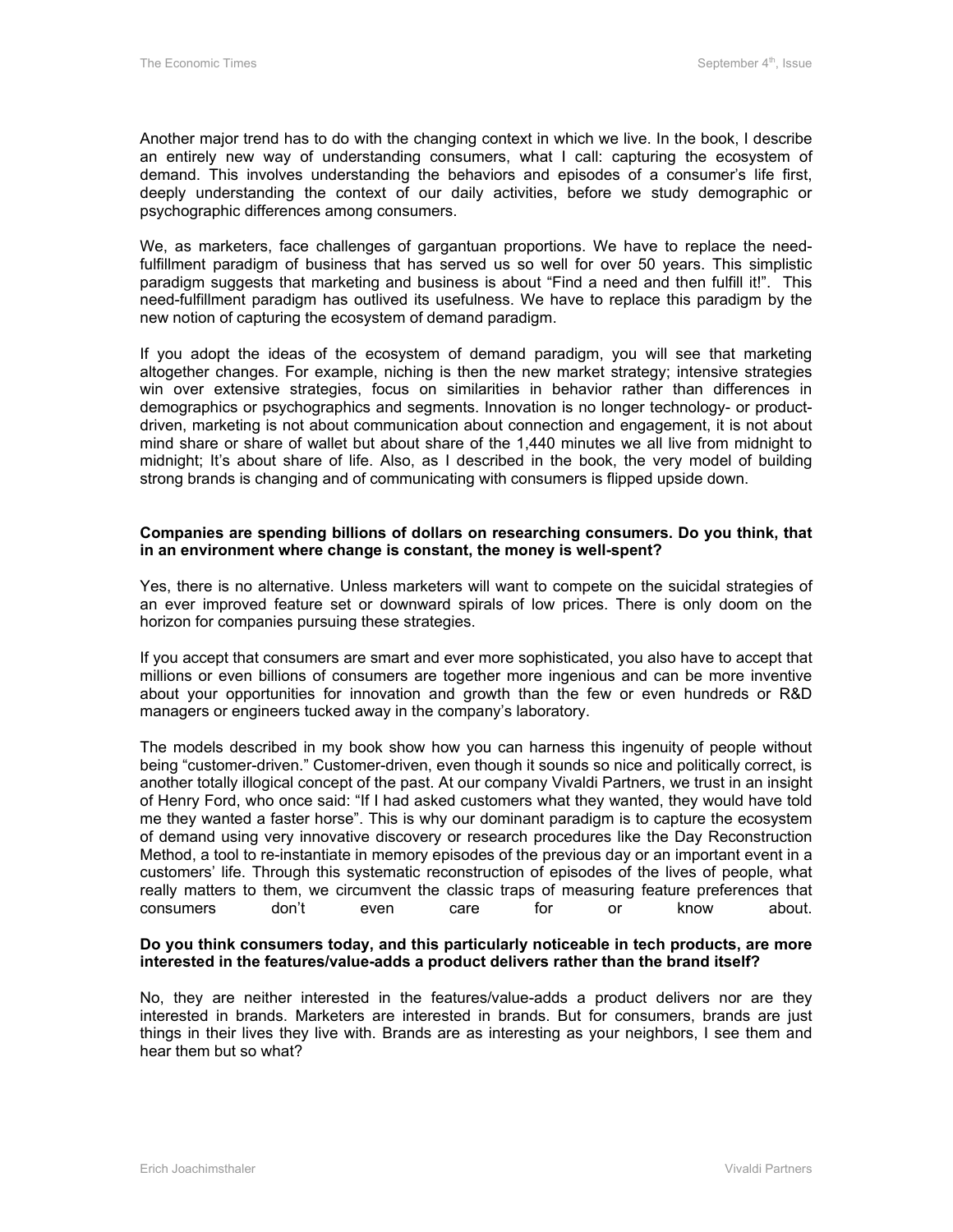We have got to throw out these outdated thinking about features, benefits, needs, wants and brands altogether. What consumers care for is living their lives, the activities, projects, tasks, and every concerns they have to deal with, the challenges and pressures they face.

This is precisely where the models I describe in the book begin. We need to study in an unbiased and untainted way, independent of our existing product or feature set, what really matters to consumers. For example, what matters to consumers is not a better feature of the Walkman over another music listening device. What matters to them is what they do around music: how they find out about music, evaluate music, choose music, buy music, listen to music, store music and discard music. iPod is a brand from Apple that is not a better listening devise than Walkman. In fact, have you ever wondered why nobody ever made the comparison between the Sony Walkman and the Apple's iPod? It is because it does not matter. The reason is that the iPod is not achieving a better feature set over Walkman, it is a way to manage our music entirely from finding out about music through email invite or the iMusic Store, to comparing music there, to listening it on the device or my Bose stereo system or storing it in iTunes.

### **Can brands survive today, with just differentiation?**

Differentiation is overrated. Differentiation and positioning are two concepts in marketing that derive from the notion that if you have something different from competitors that competitors can't copy you on, you have a competitive advantage. It is worrisome that the whole notion of business strategy and profits resides on differences.

#### **However, in the day and age of 250 different brands of mobile phones and 74 different varieties of Lay's potato chips, how important is differentiation?**

In the book, I recommend to supplement the notion of competitive advantage with the concept of customer advantage. Customer advantage is the extent to which consumers have absorbed and assimilated a product, service, brand or innovation in their everyday life. Frankly speaking, I don't know whether Starbucks is really a better coffee or even a better coffee shop experience, and I don't really care. Because between the time I spent at work and at home, I spend an additional some minutes usually at a Starbucks coffee shop. It is my third place where I spent nearly 45 minutes several times a week. That's what I mean by customer advantage and if you want to know why this is important, just think what opportunity space this opens up for Starbucks to connect and engage with me beyond selling me an overpriced coffee or a mug.

### **What is DIG and how is it different from the company's innovation model?**

The DIG model is a systematic and repeatable process to find and execute a company's next big growth strategy. I strongly believe that the occasional brilliance of an employee or executive is like a drop on a hot stone when it comes to innovation and growth. What is necessary is to have a system and systemic process to win again and again.

I disagree with some of the notions that innovation can be achieved by letting 1,000 flowers bloom and source as many innovations as possible from anywhere in the hope that some will find its way through the system, processes and structures of an organization. I can't believe that companies would gamble with an important function of business like that.

### **What do you think are the top three take-aways from your book Hidden in Plain Sight?**

The three take-aways are: first, the biggest and most obvious opportunities for innovation and growth are in plain sight and we can often not see them. We need an entirely new paradigm to understanding consumers. Retire the need-fulfillment paradigm and say hello to the capturing the ecosystem of demand paradigm.